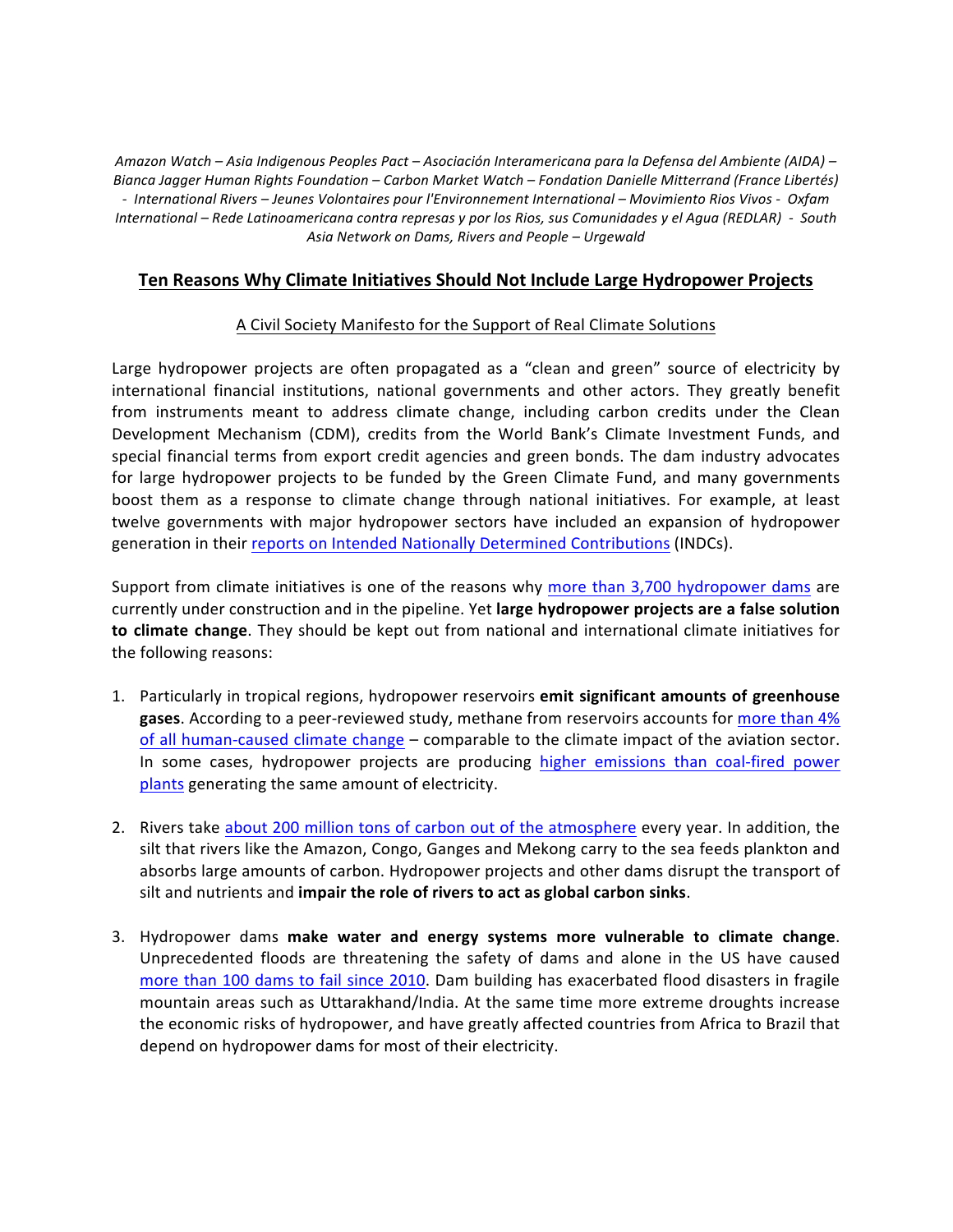- 4. In contrast to most wind, solar and micro-hydropower projects, dams **cause severe and often irreversible damage to critical ecosystems**. Due to dam building and other factors, freshwater ecosystems have on average lost 76% of their populations since 1970 – more than marine and land-based ecosystems. Building more dams to protect ecosystems from climate change means sacrificing the planet's arteries to protect her lungs.
- 5. Large hydropower projects **have serious impacts on local communities and often violate the** rights of indigenous peoples to their lands, territories, resources, governance, cultural integrity and free, prior informed consent. Dams have displaced at least 40-80 million people and have negatively affected an estimated 472 million people living downstream. The resistance of damaffected communities has often been met with egregious human rights violations.
- 6. Large hydropower projects are not always an effective tool to expand energy access for poor **people**. In contrast to wind, solar and micro-hydropower, large hydropower dams depend on central electric grids, which are not a cost-effective tool to reach rural populations particularly in Sub-Saharan Africa and the Himalayas. Large hydropower projects are often built to meet the demands of mining and industrial projects even if they are justified by the needs of the poor.
- 7. Even if they were a good solution in other ways, large hydropower projects would be a costly and time-consuming way to address the climate crisis. On average large dams experience cost overruns of 96% and time overruns of 44%. In comparison, wind and solar projects can be built more quickly and experience average cost overruns of less than 10%.
- 8. Unlike wind and solar power, **hydropower is no longer an innovative technology**, and has not seen major technical breakthroughs in several decades. Unlike with solar power, climate funding for large hydropower projects will not bring about further economies of scale, and does not encourage a transfer of new technologies to Southern countries.
- 9. Wind and solar power have become readily available and financially competitive, and have overtaken large hydropower in the addition of new capacity. As grids become smarter and the cost of battery storage drops, new hydropower projects are no longer needed to balance intermittent sources of renewable energy.
- 10. Hydropower projects currently make up 26% of all projects registered with the CDM, and absorb significant support from other climate initiatives. Climate finance for large hydropower projects **crowds out support for real solutions** such as wind, solar and micro hydropower, and creates the illusion of real climate action. Including large hydropower in climate initiatives falsely appears to obliterate the need for additional real climate solutions.

For these reasons, the undersigned organizations and individuals call on governments, financiers and **other institutions to keep large hydropower projects out of their initiatives to address climate change.** All climate and energy solutions need to respect the rights and livelihoods of local communities.

**CO-SIGNERS:**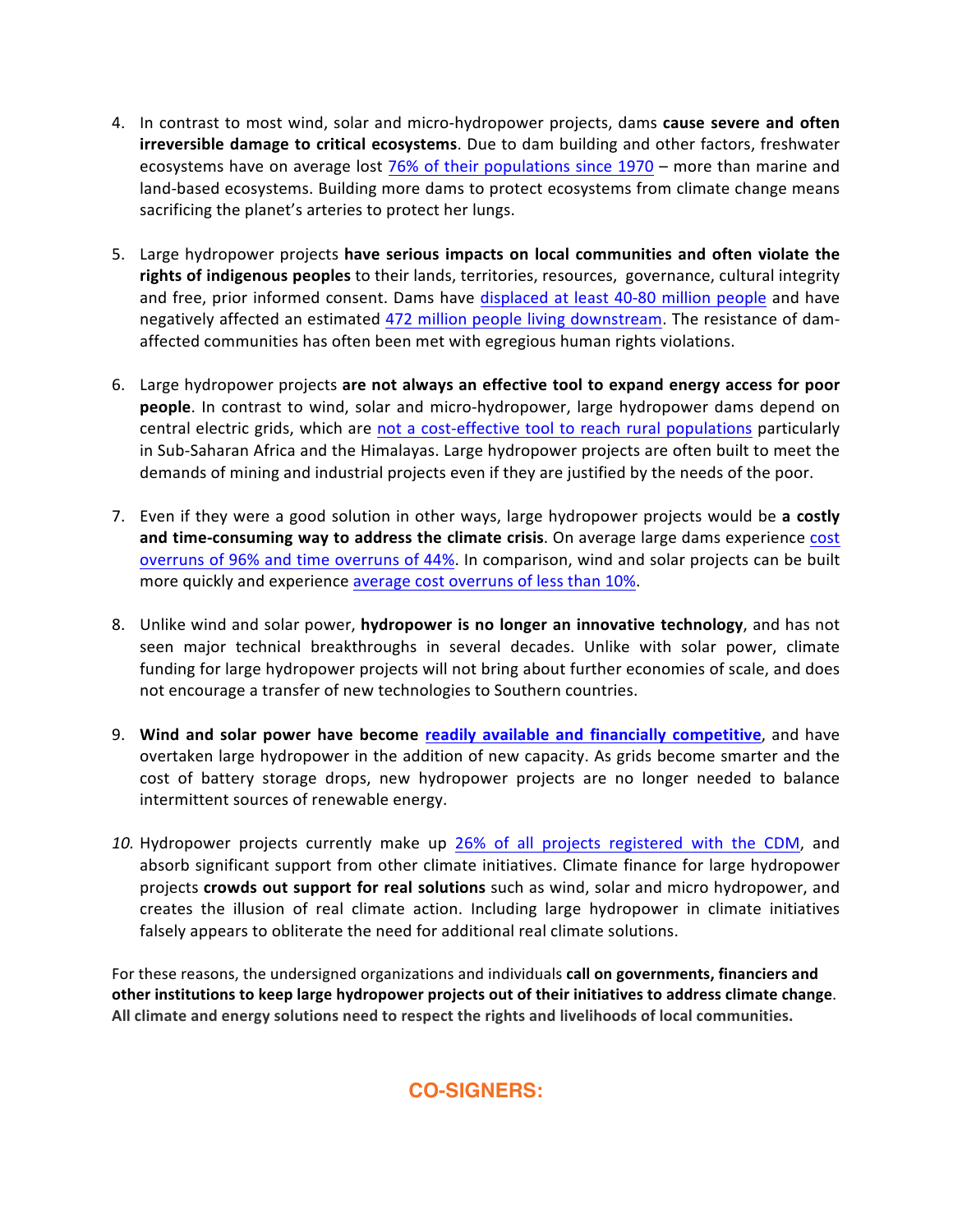## **Afghanistan**

Youth for Change Afghanistan Organization (YCAO)

### **Argentina**

Asociación Ambientalista MayuSumaj - Asociacion Amigos de los Parques Nacionales - La Asociación Amigos de los Parques Nacionales (AAPN)

#### **Armenia**

EcoClub "Tapan"

#### **Australia**

Aboriginal Rights Coalition

### **Bangladesh**

Alliance for Cooperation and Legal Aid Bangladesh (ACLAB) - Awaj Foundation - Badhan Hijra Sangha (BHS) - Bangladesh Adivasi Forum (BAF) - Bangladesh Centre for Human Rights and Development (BCHRD) - Center for Bangladesh Studies (CBS) - Chittagong Hill Tracts Citizens' Committee (CHTCC) - Chittagong Hill Tracts Indigenous Jumma Association - CLEAN (Coastal Livelihood and Environmental Action Network) - Dhaka Single Women Association (DSWA) - EquityBD - JAGO NARI - Kapaeeng Foundation (KF) - Light House - Participatory Research Action Network (PRAN) - Peoples Development Community (PDC) - UBINIG (Policy Research for Development Alternative) - Zabarang Kalyan Samity (ZKS)

#### **Brazil**

Articulação de Mulheres Brasileiras - Articulação dos Povos Indígenas do Brasil - APIB - Apremavi - Associação de Preservação do Meio Ambiente e da Vida - Associação Ambientalista Corrente Verde - Stª Mª da Vitória-Bahia - Associação de Defesa Etnoambiental - Kanindé - CNLB - Coletivo de Mulheres de Altamira - Comissão Paroquial de Meio Ambiente (CPMA) - Caetite - Ecoa - Ecologia e Ação - Folha de Ipiíba - Forum da Amazônia Oriental - FAOR - Forum em Defesa de Altamira - Fórum Mudanças Climáticas e Justiça Social - Fundação Tocaia - Grupo Semente - Instituto Brasileiro de Análises Sociais e Econômicas (IBASE) - Instituto GAIA - Instituto Panamericano do Ambiente e Sustentabilidade (IPAN) - Movimento dos Atingidos por Barragens (MAB) - Movimento Munduruku Ipereg Ayu - Movimento Tapajós Vivo - Movimento Xingu Vivo Para Sempre (MXVPS) - O Grupo de Defesa da Amazônia - Operação Amazônia Nativa - OPAN - UFPA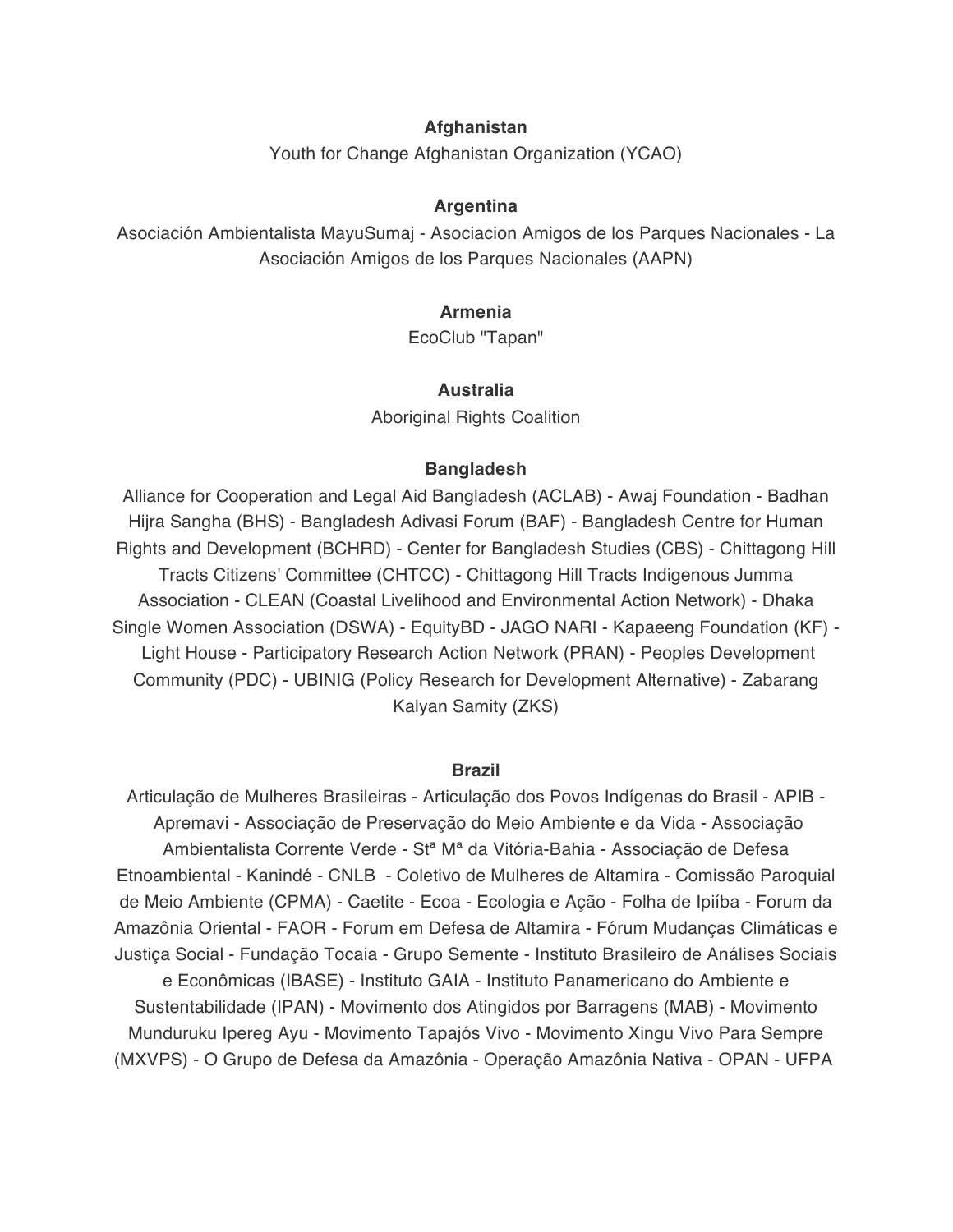# **Burkina Faso**

Centre de Documentation et de Recherche Economiques et Sociales (CEDRES)

# **Cambodia**

Banteay Srei - Cambodia Indigenous Youth Association (CIYA) - Equitable Cambodia - Highlanders' Association (HA) - Positive Change for Cambodia (PCC)

# **Cameroon**

Green Development Advocates

# **Canada**

Atlantic Regional Solidarity Network

# **Chile**

Agrupación Cultural Wekeche - Agrupación Ecológica Altué - Amigos del Río San Rodrigo - Chile Sustentable - COMISIÓN JUSTICIA Y PAZ - Comité Pro Defensa de la Fauna y Flora (CODEFF) - Consejo de Defensa de la Patagonia Chilena (CDP) - Corporación Chile Ambiente - Corporación Privada para el Desarrollo de Aysén - Ecosistemas - Etica en los Bosques - Fiscalía de Medio Ambiente (FIMA) - Fundacion Nahuelbuta - Fundación Terram - Futaleufú Riverkeeper - Geute Conservación Sur - Observatorio Ciudadano - ONG FIMA - Verdeseo - Agrupacion Aysen Reserva de Vida - Colalición Ciudadana Aysén Reserva de Vida - Coalición Ecuménica por el Cuidado de la Creación

# **China**

Taiwan Associaton for Rights Advancement for Ping Pu Plains. Aborigine Peoples (TARA-Ping Pu)

# **Colombia**

Asociación Ambiente y Sociedad - ASPROCIG - Censat Agua Viva - Instituto Latinoamericano para una Sociedad y un Derechos Alternativos (ILSA) - Movimiento Rios Vivos

# **Costa Rica**

Asada Santa Cecila - COECOCEIBA - La Asociación Amigos de los Parques Nacionales (AAPN) - Fundación Neotrópica - Movimiento en defensa de los rios de Dota - PROAL-JAKUII (Proyectos alternativos/Pacuare) - UCR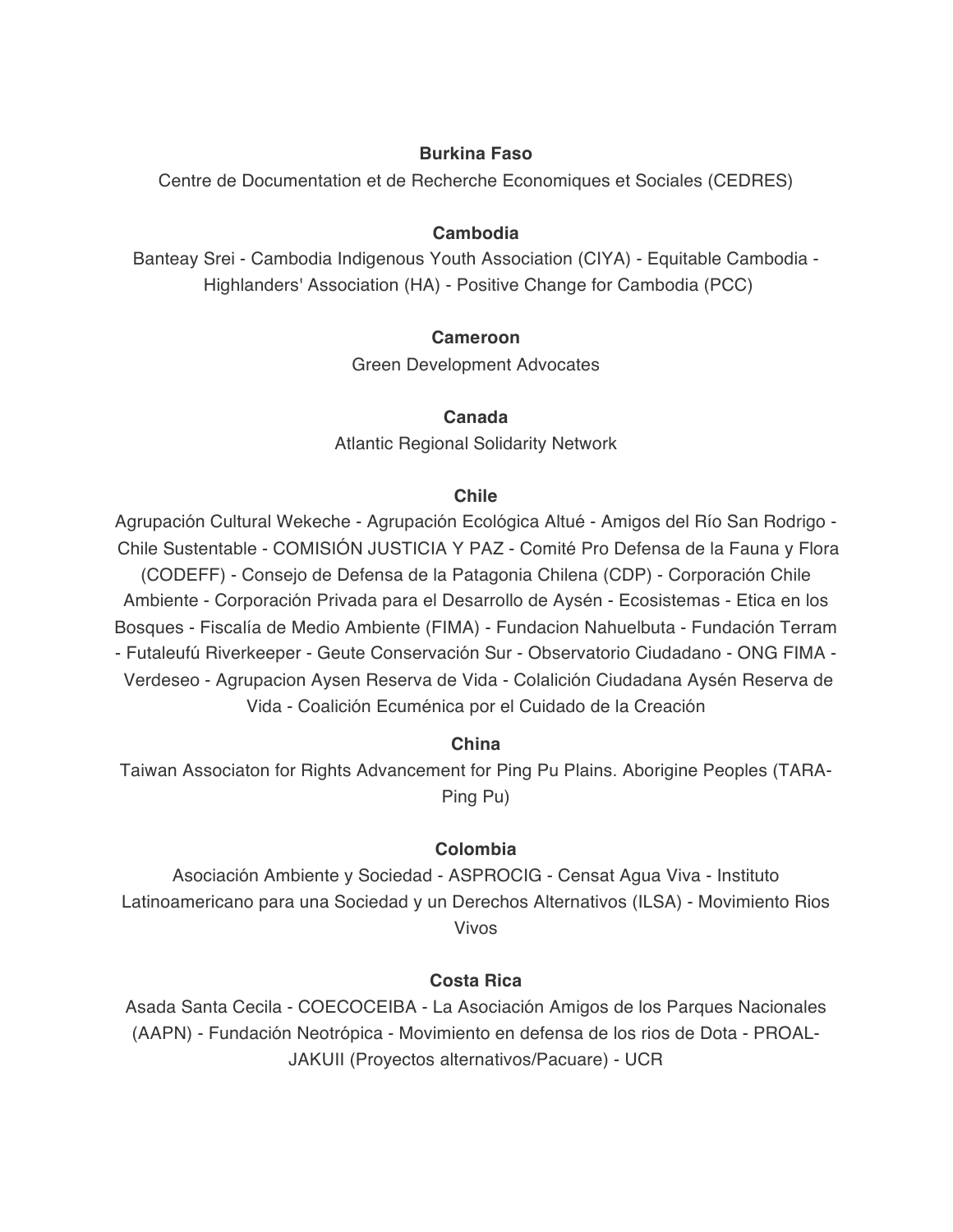# **Democratic Republic of Congo**

Actions pour les Droits, l'Environnement et la Vie (ADEV) - La Coalition Réforme et Action Publique (CORAP) - Le Conseil Regional des Organisations Non Gouvernementales de Developpement (CRONGD)

## **Denmark**

International Work Group for Indigenous Affairs (IWGIA)

## **Dominican Republic**

Brigada Cimarrona Sebastián Lemba

#### **Ethiopia**

Ethiopian Human Rights Council

## **France**

Fondation Danielle Mitterrand-France Libertés - International Council for the Indigenous Peoples of CHT (ICIP-CHT)

## **Georgia**

Center of Innovative Development of Enterprises, EaP National Platform WG - Green **Alternative** 

#### **Germany**

Urgewald

#### **Guatemala**

Breaking the Silence Maritimes-Guatemala Solidarity Network - CERIxim, el Colectivo de Estudios Rurales Ixim - Colectivo MadreSelva

#### **India**

Adivasi Women's Network (AWN) - Association for Promotion Sustainable Development (APSD) - Bharat Jan Vigyan Jatha - Bible Hill Youth Club - Borok Peoples' Human Rights Organisation (BPHRO) - Center for Advancement of Public Understanding of Science & Technology (CAPUST) - Centre for Research and Advocacy, Manipur (CRAM) - Civil Society Women Organization (CSWO) - Clean Energy Access - Empower INDIA - Forum for Policy Dialogue on Water Conflicts in India - Society for Promoting Participative Ecosystem Management (SOPPECOM) - Gram Bharati Samiti (GBS) - Gramya Resource Centre for Women - India Climate Justice Platform - India Network on Ethics and Climate Change -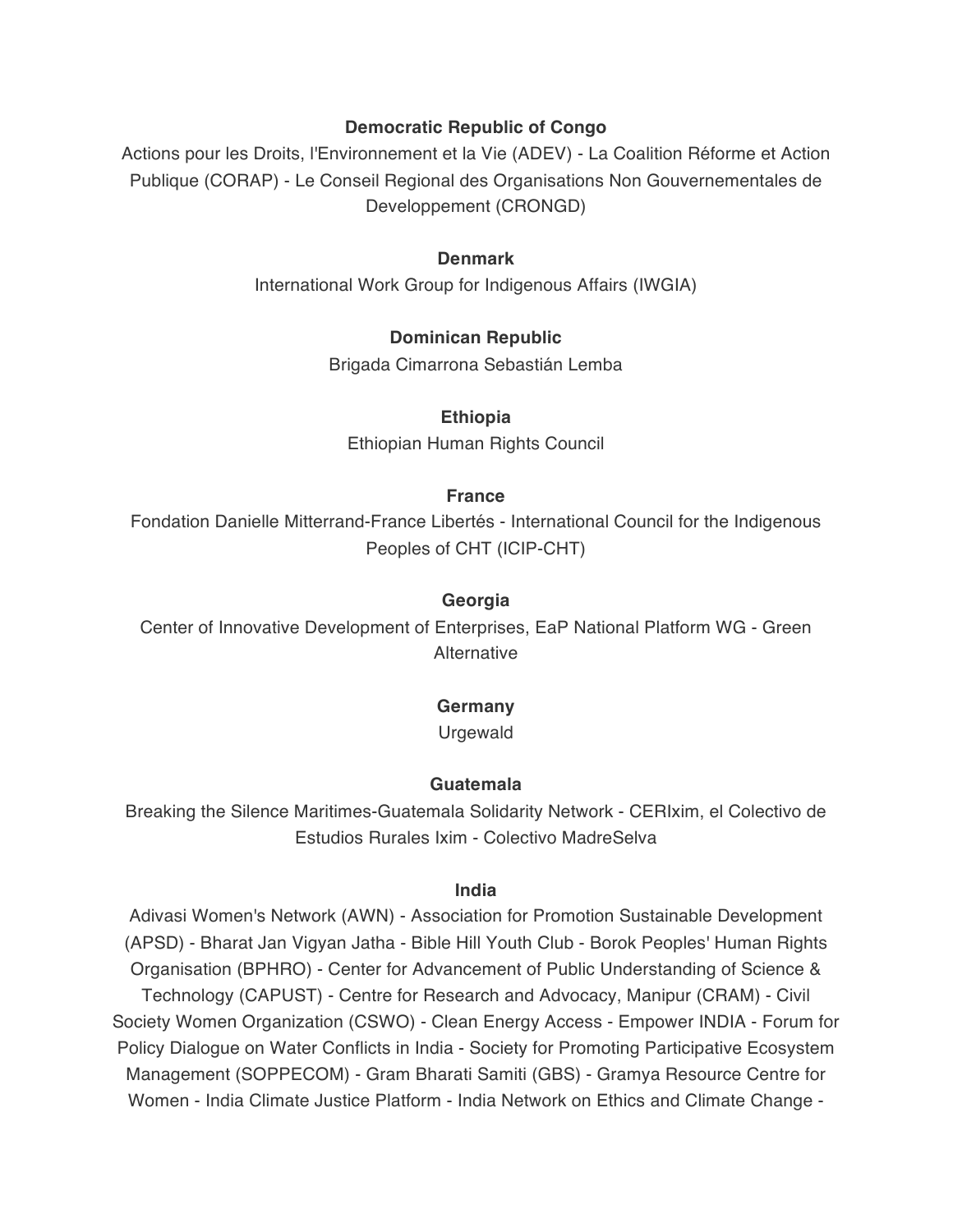Indigenous Perspectives - INECC - Lok Shakti Abhiyan - Manthan Adhyayan Kendra - Mishing Bane Kebang - Naga Peoples Movement for Human Rights (NPMHR) - Paryavaran Suraksha Samiti - River Research Centre - Samajik Seva Sadan - Sikkim Bhutia Lepcha Apex Committee - Society for Promoting Participative Ecosystem Management (SOPPECOM) - South Asian Dialogues on Ecological Democracy - South Asia Network on Dams, Rivers & People - The Timbaktu Collective - The Vigyan Vijay Foundation, New Delhi - ToxicsWatch Alliance (TWA) - VIKALP - Zo Indigenous Forum (ZIF) - Zomi Human Rights Foundation (ZHRF)

## **Indonesia**

Aliansi Masyarakat Adat Nusantara (AMAN) - Inspirator Muda Nusantara - Serikat Perempuan Indonesia (Indonesian Women Organization) (SERUNI) - WALHI Jawa Barat

> **Italy** SONIA for a Just New World (SONIA)

# **Kazakhstan**

Feminist League - "Jabagly-Manas" Mountain Club Public Association

#### **Kenya**

Indigenous Information Network (IIN) - International Alliance of Indigenous and Tribal Peoples of the Tropical Forests (IAITPTF) - Jamaa Resource Initiatives - Sengwer Indigenous Peoples Programme

#### **Kyrgyzstan**

Central Asia Toxic Action Network

#### **Malaysia**

#PowerShiftMsia - Borneo Project - Borneo Resources Institute (BRIMAS) - Communities' Information and Communications Centre (CICOM) - Community-Led Environmental Awareness for our River (CLEAR) - Jaringan Orang Asal SeMalaysia (JOAS) - Partners of Community Organisations (PACOS Trust) - Persatuan Belia Perubahan Iklim - Sarawak Citizens Movement (GASAK) - Sarawak Natives Customary Land Rights Network - SAVE Rivers Network

# **Mauritania**

ONG Mer Bleue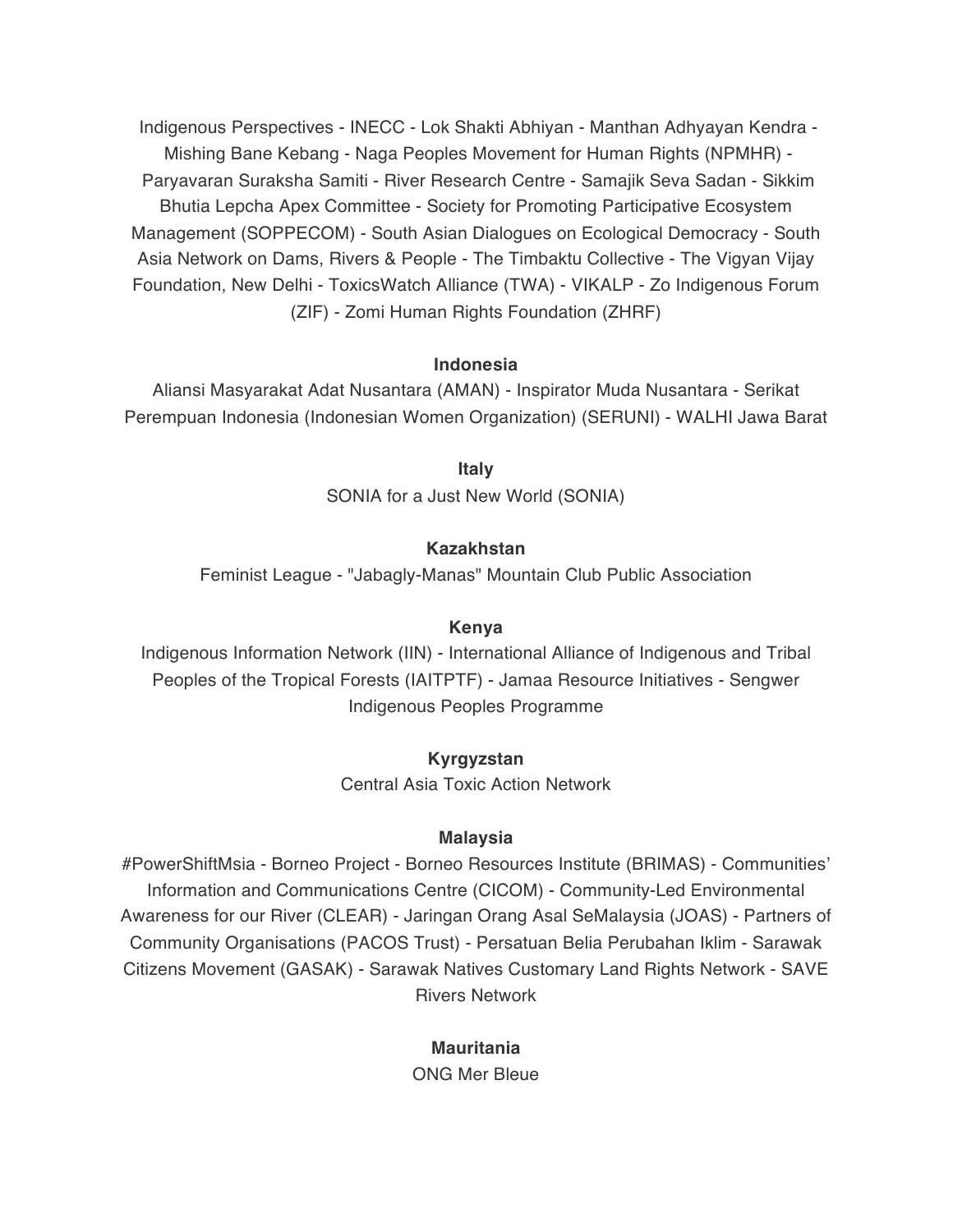## **Mexico**

Agencia Internacional de Prensa Indígena (AIPIN) - CeIBA AC - Centro de Análisis e Investigación - Congreso Nacional de Comunicación Indígena (CNCI) - FUNDAR - Otros Mundos AC - Prodefensa del Nazas, A.C. - Servicios para una Educación Alternativa

#### **Moldova**

Eco-TIRAS International Association of River Keepers

#### **Mongolia**

Centre for Human Rights and Development (CHRD) - Gobi Soil - OT Watch - Rivers without Boundaries International Coalition - Steps Without Borders

#### **Myanmar**

Chin Human Rights Organization (CHRO) - Justice and Peace Commission (JPC)/Catholic Bishops' Conference of Myanmar (CBCM) - Nationalities Youth Forum (NYF) - Promotion Of Indigenous and Nature Together (POINT)

#### **Nepal**

Active Society Nepal (ASN) - Ageing Nepal - Beyond Beijing Committee (BBC) - Beyond Beijing Committee (BBC) - Center for Indigenous Peoples' Research and Development (CIPRED) - Federation of Nepalese Indigenous Nationalities Journalists (FONIJ) - Indigenous Nationalities Women Youth Network (INWYN) - Kirat Chamling Association (KCA) - Kirat Chamling Language Culture Development Association (KCLCDA) - Kirat Chamling Youth Society (KCYS) - Kirat Welfare Society (KWS) - Kirat Youth Society (KYS) - Kulung Mimchha Guskham (KMG) - Lawyers' Association for Human Rights of Nepalese Indigenous Peoples (LAHURNIP) - National Forum for Advocacy, Nepal (NAFAN) - Nepal Federation of Indigenous Nationalities (NEFIN) - Nepal Kirat Kulung Bhasa Sankskriti Utthan Sangh (NKKBSUS) - Nepal Magar Association (NMA) - People Unity Youth Society (PUYS) - SunFarmer - United Coalition of Against All Discrimination, Nepal (UCAAD) - Unity Society - Youth Awareness Society Nepal (YASN) - Youth Federation of Indigenous Nationalities, Nepal (YFIN)

## **Netherlands**

Both ENDS - Netherlands Centre for Indigenous Peoples (NCIV) - River Basin Friends (NE)

#### **Nicaragua**

Centro de los Derechos del Campesino (CEDECAM) - Centro para la Autonomía y Desarrollo de los Pueblos Indígenas (CADPI)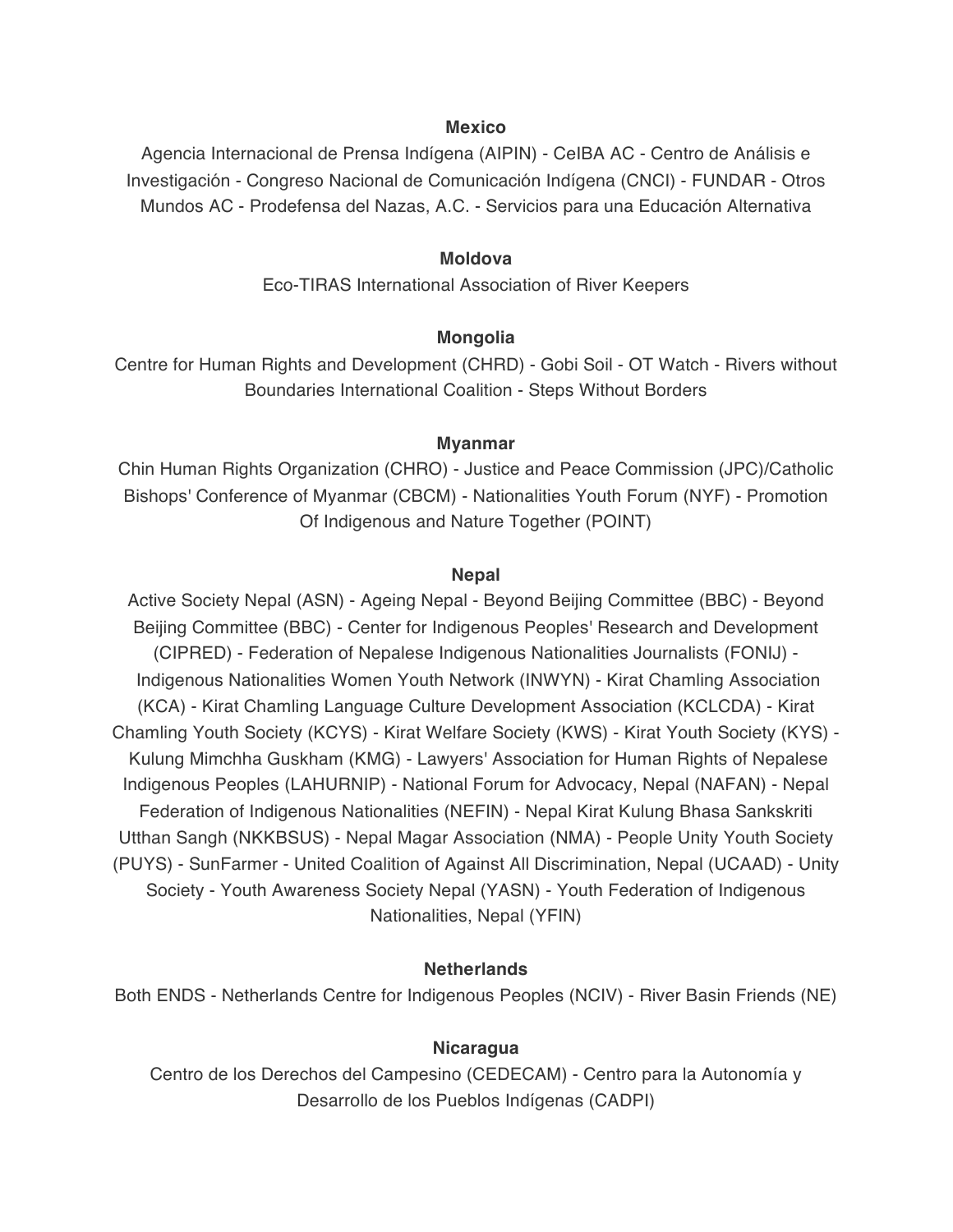### **Nigeria**

Labour,Health and Human Rights Development Centre

# **Pakistan**

Advocacy, Research, Training and Services (ARTS) Foundation - DAMAAN Development **Organization** 

## **Panama**

Alianza para la Conservacion y el Desarrollo (ACD) - Centro de Incidencia Ambiental (CIAM)

#### **Peru**

Centro de Promocion Estudios de la Mujer - Instituto Jajachupan - Movimiento Ciudadano frente al Cambio Climático (MOCICC) - Paz y Esperanza

### **Philippines**

Alyansa Tigil Mina (Alliance Against Mining) - Asia Indigenous Peoples Netowrk on Extractive Energy and Industries (AIPNEE) - Asia Pacific Indigenous Youth Network (APIYN) - Asia Pacific Research Network (APRN) - Asian Peoples' Movement on Debt and Development (APMDD) - BAI Indigenous Women's Network - Center for Women's Resources (CWR) - Cordillera Disaster Response & Development Services (CorDis RDS), Inc. - Cordillera Indigenous Peoples Legal Center (DINTEG) - Cordillera Peoples Alliance (CPA) - International Indigenous Peoples Movement for Self Determination and Liberation (IPMSDL) - KALIKASAN-People's Network for the Environment - Kalipunan ng Mga Katutubong Mamamayan ng Pilipinas (KATRIBU) - Migrante International - NGO Forum on ADB - Philippine Rural Reconstruction Movement (PRRM) - Philippine Task Force for Indigenous Peoples Rights (TFIP) - Tebtebba (Indigenous Peoples' International Centre for Policy Research and Education) - Tribal Government of the Philippines

#### **Russia**

Altai Regional Public Fund for 21st Century Altai - Amur Ecological Club Ulukitkan - Arkhangelsk Regional Youth Ecological Public Organisation (Aetas) - Association of Environmental Journalists - Biodiversity Conservation Center - Bureau for Regional Outreach Campaigns (BROC) - Buryat Regional Association on Lake Baikal - Center for Support of Indigenous Peoples of the North (CSIPN) - Council of the All-Russian Public Organization "Socio-Ecological Union" (SEU) - ECA Green Movement - Ecological Center "Dront" - Environmental Watch on North Caucasus - Great Baikal Trail Association-Buryatia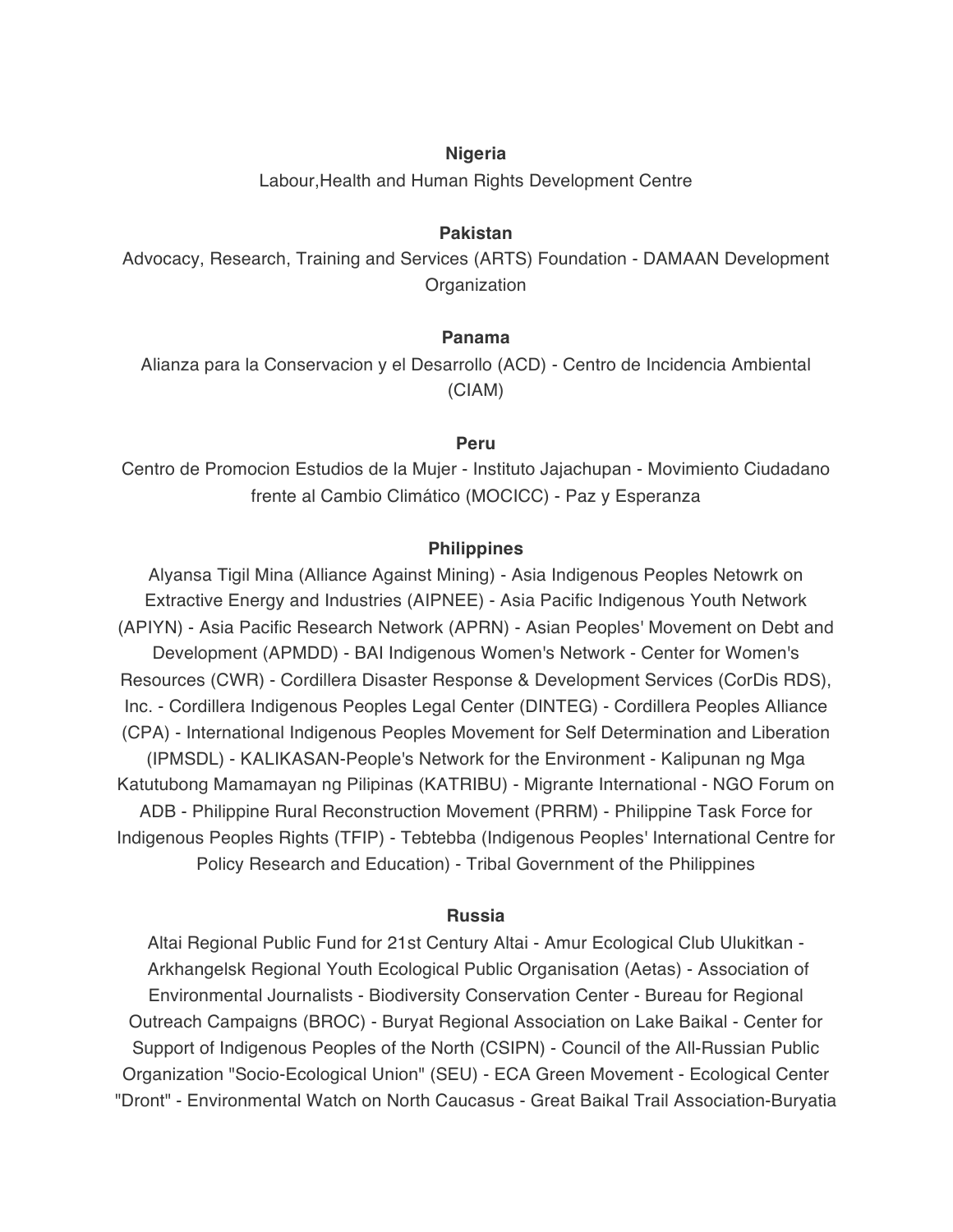- Green Branch - Green Cross - Green Don - Institute of General and Experimental Biology SB RAS - Interregional Environmental Organization ECA - Interregional Non-Governmental Environmental Foundation ISAR-Siberia - IPEN/Eco-Accord - ISAR-Siberia - Kola Biodiversity Conservation Center - Krasnoyarsk Regional Environmental Public Organization "Plotina" - Magadan Centre of Environment - NGO Environmental Watch on the North Caucasus - Public Ecological Centre of the Republic of Sakha (Yakutia) - Public Environmental Monitoring Network of The Sakha Republic - Rivers without Boundaries International Coalition - Russian Ecological Congress - Socio-Ecological Union (SEU) International - The Third Planet from the Sun

## **Senegal**

ARCADE - Lumière Synergie pour le Développement

# **Sri Lanka**

Earth Environment Protect Organization (EEPO) - Sevalanka Foundation

# **Switzerland**

Bruno Manser Fund

## **Tajikistan**

Foundation to Support Civil Initiatives (FSCI)

# **Tanzania**

Pastoralists Indigenous Non-Governmental Organization's Forum (PINGO's Forum)

#### **Thailand**

Asia Pacific Forum on Women, Law and Development (APWLD) - Community Resource Centre - Focus on the Global South Mangrove Action Project - Sustainable Development Foundation (SDF)

#### **Uganda**

National Association of Professional Environmentalists (NAPE) - Uganda Land Alliance (ULA)

# **United Kingdom**

Bianca Jagger Human Rights Foundation - Forest Peoples Programme (FPP) - International Tibet Network